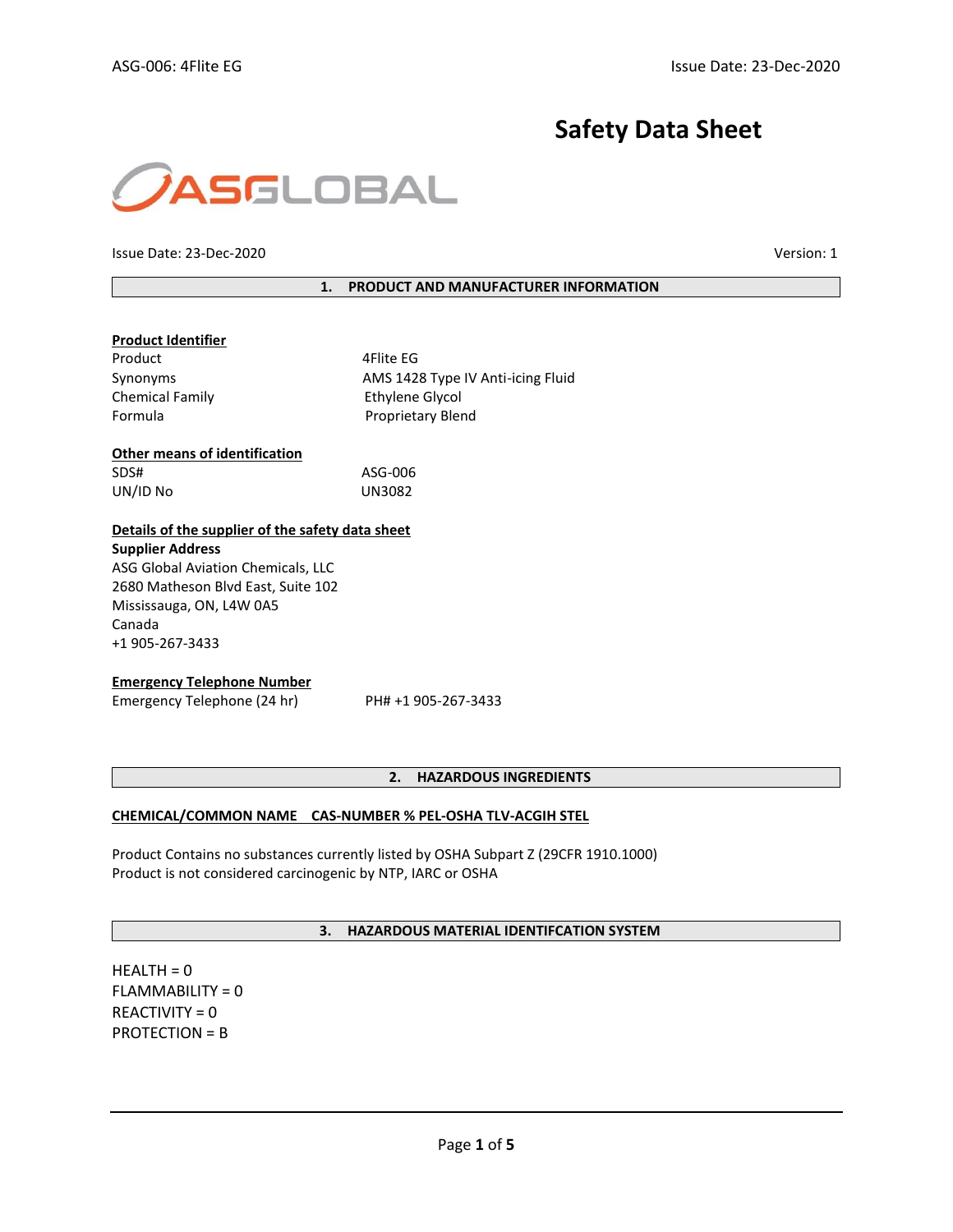# **4. HEALTH HAZARD DATA**

**HEALTH EFFECTS** (Acute and Chronic)

**EYES:** May cause a stinging sensation, redness, and irritation.

**SKIN:** No adverse effects are expected.

**INHALATION:** No adverse effects are expected with normal recommended use. Avoid inhalation of large volumes. **INGESTION:** Accidental ingestion may cause slight stomach distress.

**PRIMARY ROUTES OF ENTRY:**

**MEDICAL CONDITIONS AGGRAVATED BY EXPOSURE:** Pre-existing eye disease may be aggravated.

EYES/SKIN: Yes INHALATION: No INGESTION: No

#### **5. FIRST AID INSTRUCTIONS**

#### **EMERGENCY FIRST AID PROCEDURES**

**EYES:** Flood with water for at least 15 minutes. If irritation persists, get medical attention.

**SKIN:** Wash exposed areas with mild soap and water. If irritation occurs and persists, get medical attention.

**INHALATION:** Move victim to fresh air. If breathing is difficult, give oxygen. If breathing has stopped, administer artificial respiration (mouth to mouth is preferred) if trained - get immediate medical attention.

**INGESTION:** In case of accidental ingestion, administer 4-8 oz. of water to dilute stomach contents. *D O N O T I N D U C E V O M I T I N G -* The potential of lung damage is greater than the poisoning hazard. If stomach distress persists, get medical attention.

| <b>BOILING POINT:</b>                         | $110^{\circ}$ C |
|-----------------------------------------------|-----------------|
| <b>VAPOR PRESSURE (mmHg):</b>                 | < 0.1           |
| <b>VAPOR DENSITY (AIR=1):</b>                 | >1.0            |
| <b>SPECIFIC GRAVITY (WATER=1):</b>            | 1.07            |
| PERCENT VOLATILE BY VOLUME (%):               | N/A             |
| <b>EVAPORATION RATE (n-Butyl Acetate =1):</b> | <1.0            |

**SOLUBILITY IN WATER:** Complete

**APPEARANCE AND ODOR INFORMATION:** Green colored liquid with mild odor

**INCOMPATIBILITY (Materials to Avoid):** Strong oxidizing agents, acids and alkalis

**HAZARDOUS DECOMPOSITION PRODUCTS:** Incomplete combustion may produce oxides of carbon and nitrogen.

**WILL HAZARDOUS POLYMERIZATION OCCUR:** No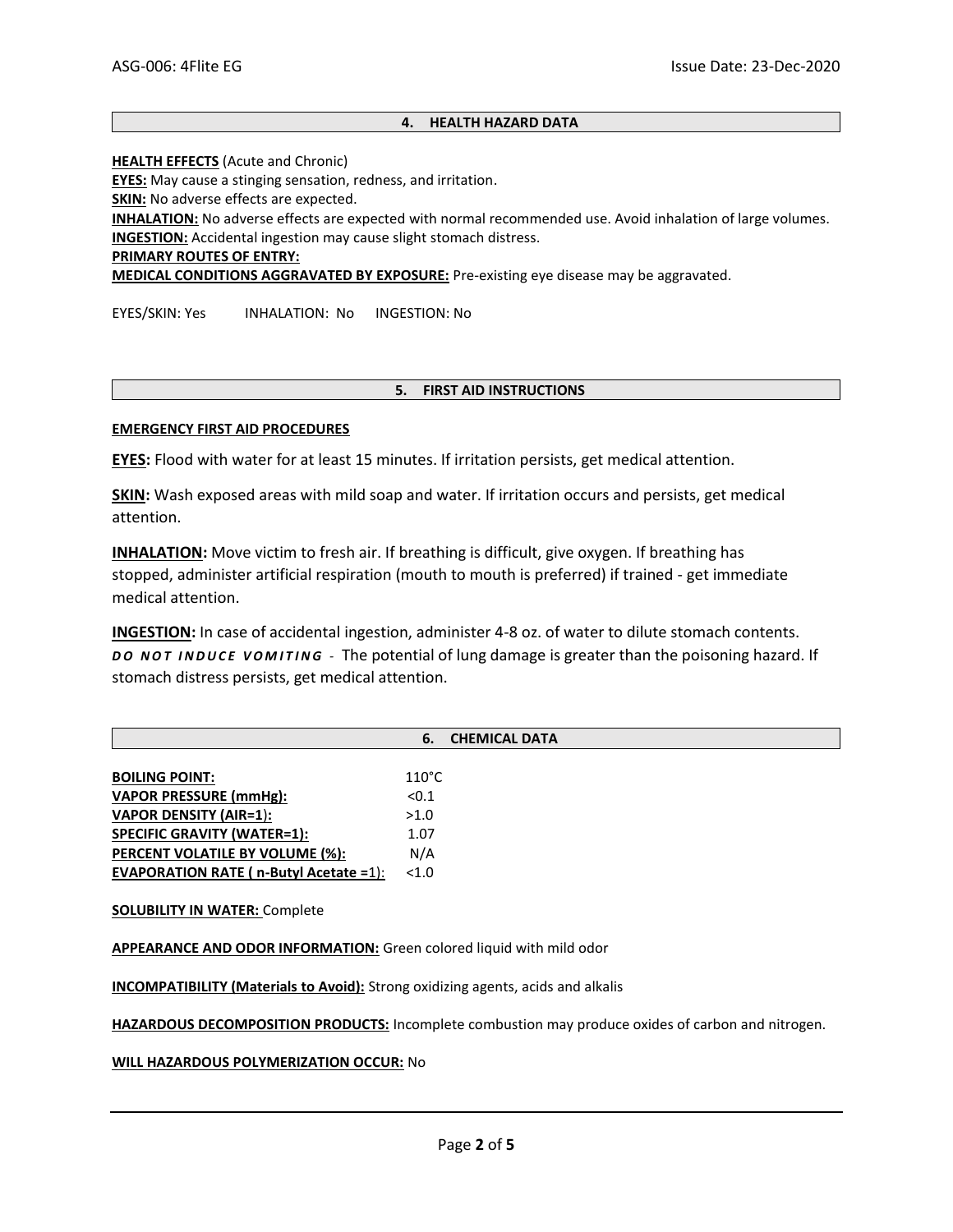## **CONDITIONS TO AVOID FOR POLYMERIZATION:** None

#### **IS THE PRODUCT STABLE:** Yes

**CONDITIONS TO AVOID FOR STABILITY:** High temperatures and strong oxidizers

#### **7. FIRE FIGHTING INFORMATION**

**FLASH POINT (Method Used):** >100°C

**FLAMMABLE LIMITS:** Not applicable

**EXTINGUISHING MEDIA:** This product will not burn

**SPECIAL FIRE FIGHTING PROCEDURES:** Keep fire-exposed containers cool with water spray.

**UNUSUAL FIRE AND EXPLOSION HAZARDS:** None

#### **8. SPILL OR LEAK/DISPOSAL PROCEDURES**

## **STEPS TO BE TAKEN IN CASE MATERIAL IS RELEASED OR SPILLED:**

Product may be slippery when spilled. Spread granular cover on area. In confined areas wear proper protective equipment. Comply with spill notification requirements. All response activities must comply with HAZWOPER (29CFR 1910.120)

**WASTE DISPOSAL METHODS:** Product is biodegradable. Dispose of waste in compliance with local, state, and federal regulations.

#### **9. TOXICOLOGY INFORMATION**

LC5 0 (48 Hour) Fathead Minnow (pimephales promelas): 2000 ppm LC5 0 (48 Hour) Daphnia (daphnia magna): 150 ppm

# **10. ECOLOGICAL INFORMATION**

BOD<sup>5</sup> : 420 mg O<sup>2</sup> / L COD<sup>5</sup> : 650 mg O<sup>2</sup> / L

#### **11. EXPOSURE CONTROL AND PROTECTION**

**EYES:** Use goggles when eye contact due to splashing or spraying is possible.

**INHALATION:** Special respiratory protection is generally not required under normal recommended use conditions with adequate ventilation. Protect against inhalation of large volumes of mist during application.

**SKIN:** Wear chemical resistant gloves, such as Rubber or PVC. If contact with skin is possible, practice good personal hygiene and wash equipment after each use.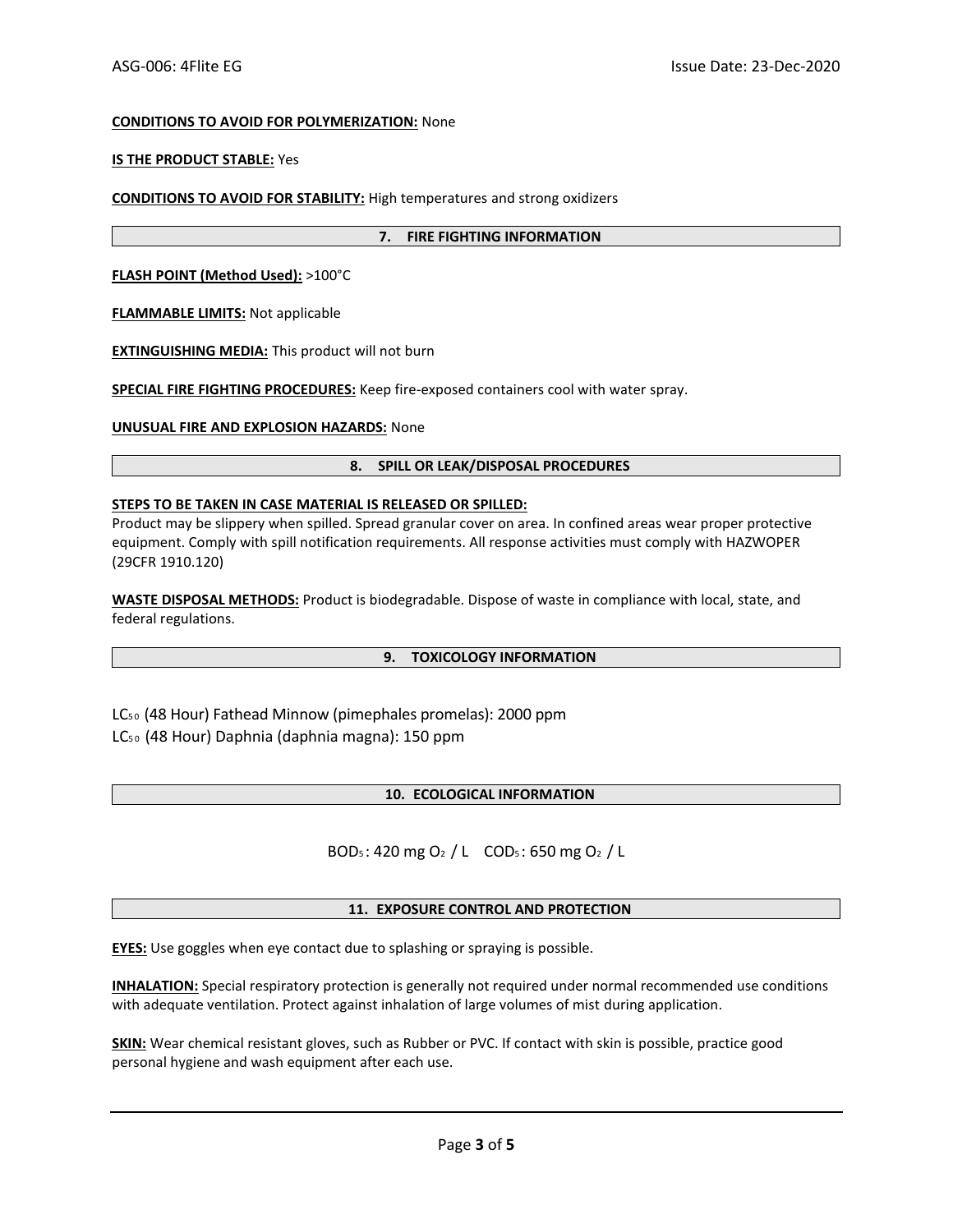**OTHER PROTECTIVE EQUIPMENT:** Select the appropriate personal protective equipment based on an evaluation of the performance characteristics of the protective equipment relative to the tasks to be performed, conditions present, duration of use, and the hazards and/or potential hazards that may be encountered during use.

**OTHER ENGINEERING CONTROLS:** No special ventilation is recommended under anticipated conditions of normal use beyond that needed for normal comfort control.

**WORK PRACTICES:** All users should consult SDS before handling this material.

**HYGIENIC PRACTICES:** Use good personal hygiene practices. Wash hands and face after using this product. Promptly remove soiled clothing and wash thoroughly before reuse.

#### **12. HANLDLING AND STORAGE**

#### **PRECAUTIONS TO BE TAKEN IN HANDLING IN STORAGE:**

Store in a cool, dry place away from oxidizers. Keep containers closed when not in use. Protect product from high moisture pickup.

#### **13. SPECIAL PRECAUTIONS**

#### **MAINTENANCE PRECAUTIONS:** Clean all contaminated equipment before starting any repair work.

**14. OTHER INFORMATION**

None

#### **15. REGULATORY INFORMATION**

**CAS Components** \_\_\_\_

| 7732-18-5 Water |                 | $<$ 47 % |
|-----------------|-----------------|----------|
| 107-21-1        | Ethylene Glycol | $>$ 50 % |

--- Trade Secret Components < 3 %

#### **SARA INFORMATION**

This product contains no substances regulated under SARA III Section 313 Supplier Notification Requirements.

#### **TSCA INFORMATION**

All components of this product are listed in the TSCA Inventory.

#### **DOT INFORMATION**

Product is not regulated by DOT

#### **16. HAZARDOUS MATERIAL IDENTIFICATION GUIDE**